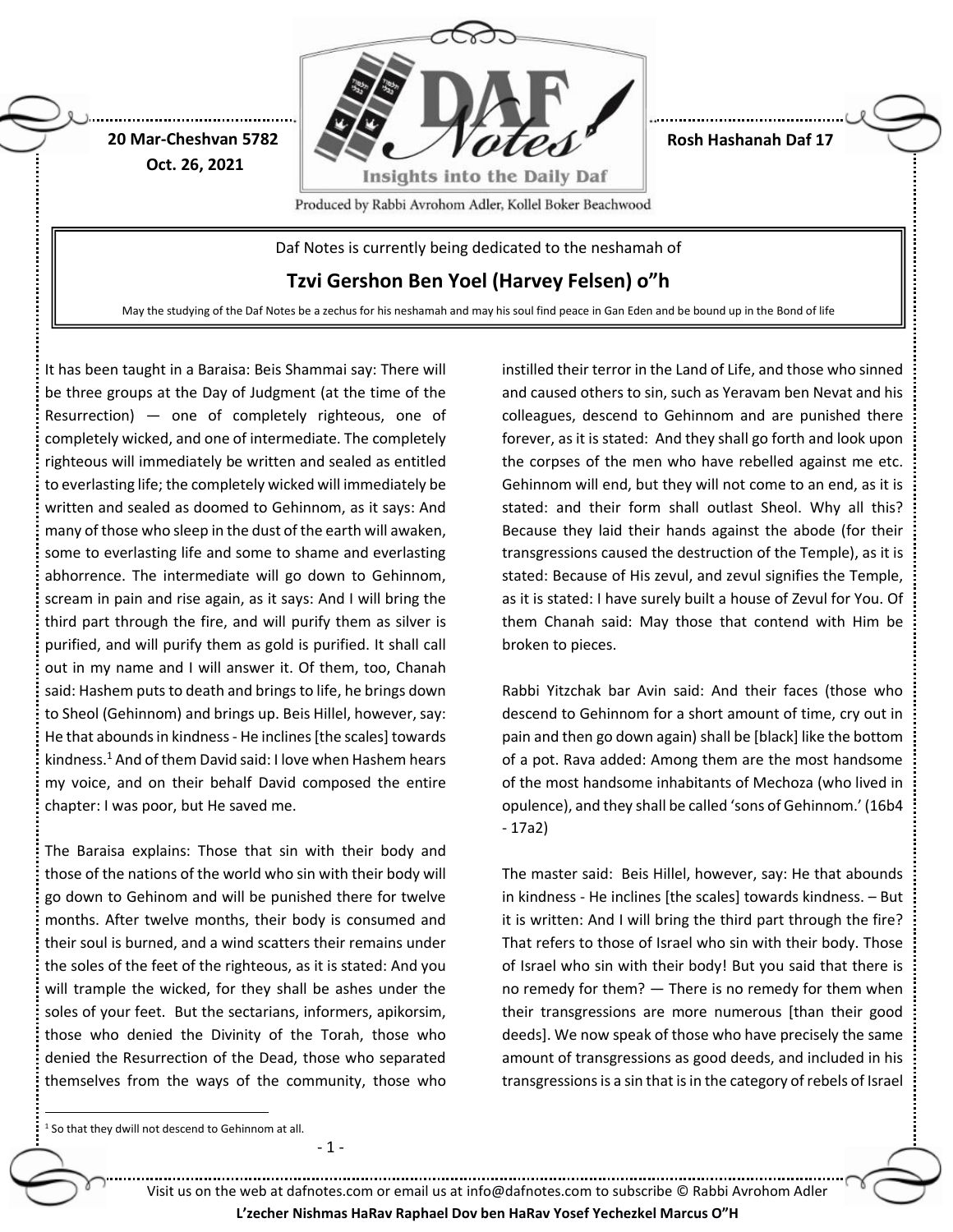

with their body – it is insufficient for such a person if he is not punished with (some Gehinnom, as it is stated:) And I will bring the third part through the fire. But if not (i.e., one who has precisely the same amount of transgressions as good deeds, but does not have any transgressions that are in the category of the rebellious sins), *He that abounds in kindness* - He inclines [the scales] towards kindness. (17a2)

'*And of them David said: I love when Hashem hears my voice*.' Rava discoursed as follows: What is meant by the words: *I love when Hashem hears my voice*? The Assembly of Israel exclaimed before the Holy One, Blessed be He: Master of the Universe, when am I beloved before You? It is at the time when you listen to the voice of my supplications. *I was poor and He saved me*: Although I am poor in the performance of mitzvos, yet it is fitting to save me. (17a3)

'Those of Israel who sin with their body.' Rav explains this to refer to a head that did not wear tefillin. 'Those of the nations of the world who sin with their body.' Rav explains this to refer to the transgression of illicit relations. (17a3)

'Those who instilled their terror in the Land of Life.' Rav Chisda said: This refers to a communal leader who makes himself unduly feared by the community for purposes other than the sake of Heaven.

Rav Yehudah said in the name of Rav: Any communal leader who makes himself unduly feared by the community for purposes other than the sake of Heaven will not see a son who is a Torah scholar, as it is stated: Therefore, if men fear him, he shall not see (among his sons) any wise of heart. (17a4)

Beis Hillel say: *He that abounds in kindness* - He inclines [the scales] towards kindness (in order that they do not need to descend to Gehinnom).

How does He do it? Rabbi Eliezer explains how He does this: He presses down (the side of merit), as it is written: *He will*  *again have compassion on us, He will press down our iniquities*.

Rabbi Yosi bar Chanina says: He does so by raising (the side of iniquities), as it is written: *He raises iniquity and passes over transgression*.

It was taught in the Academy of Rabbi Yishmael: He removes the first sin in the beginning (before weighing all the sins on the scale), and that is the attribute of Kindness.

Rava says: The first sin is not erased, for if there is a majority of sins (together with the first one), it is also counted together with them. (17a4)

Rava said: He who relinquishes his right to exact punishment is forgiven of all his iniquities, as it is stated: *He pardons iniquity and overlooks transgressions*. Whose iniquity is pardoned? One who overlooks transgressions (that others committed against himself).

The Gemora relates: Rav Huna the son of Rav Yehoshua was once ill. Rav Pappa went to inquire about him. He saw that he was on the brink of death and said to those present, "Make ready provisions (shrouds) for his journey." Eventually, however, Rav Huna recovered, and Rav Pappa was embarrassed to see him. They said to him, "What did you see (in your illness)?" Rav Huna replied, "It was indeed as he (Rav Pappa) thought, but the Holy One, Blessed be He, said to them (the angels): 'Because he does not insist upon his rights (and he tolerates people who wrong him), do not be particular with him,' as it is stated: *He pardons iniquity and overlooks transgressions*. Whose iniquity is pardoned? One who overlooks transgressions (that others committed against himself).

[The verse continues:] *To the remnant of His heritage*. Rav Acha the son of Chanina said: We have here a fat tail (a comforting thought), but with a thorn in it (for it is not applicable to all): 'for the remnant of his inheritance', but not :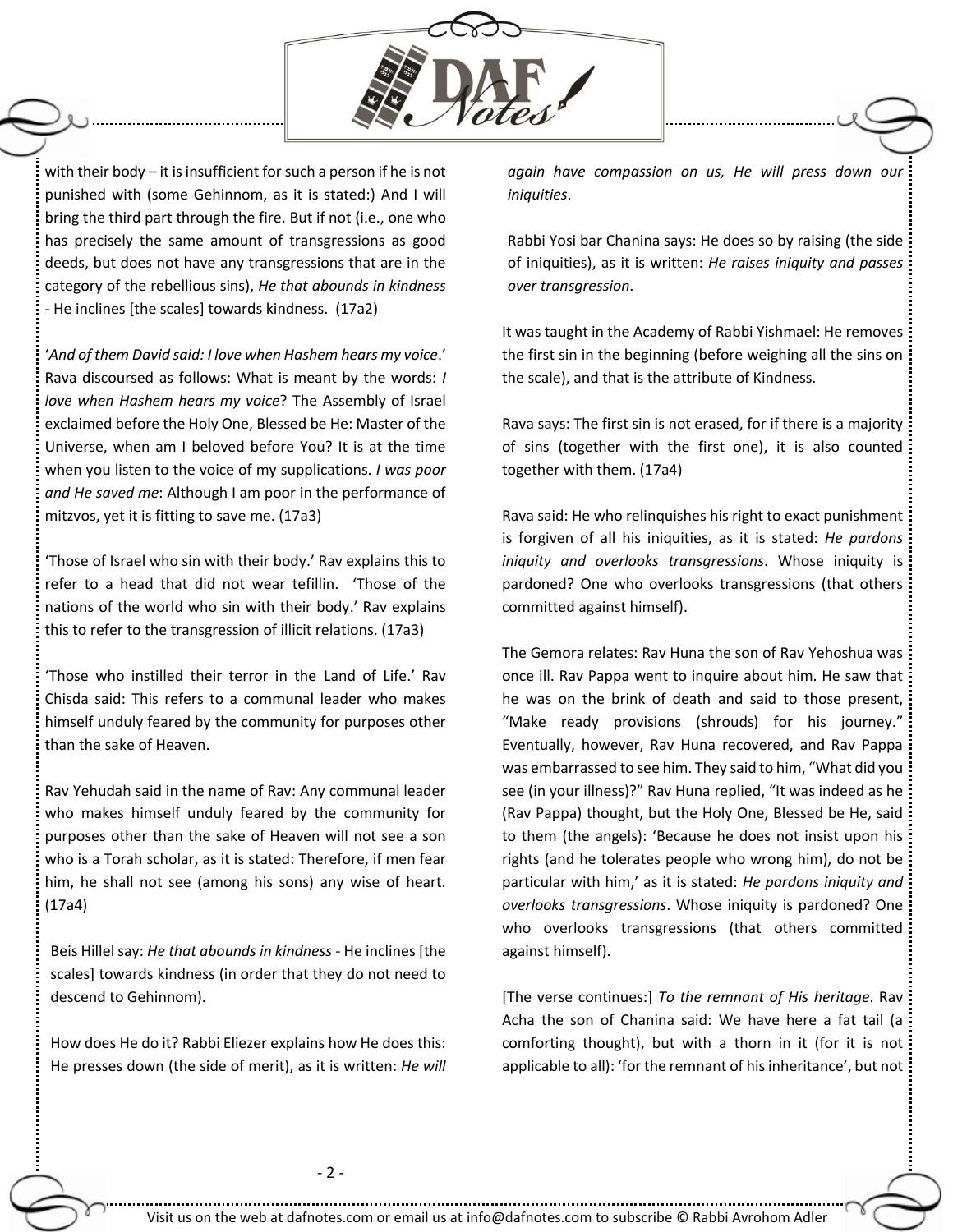

for all his inheritance  $-$  it is only for someone who makes himself like remnants. (17a4 – 17b1)

Rav Huna posed a contradiction: It is written: *Hashem is just in all His ways*, and then it is written: *and magnanimousin all His works*. [How is this]? — In the beginning, Hashem judges strictly (according to a person's deeds) but in the end (when He saw that the world could not survive under such a system), He is magnanimous.

Rabbi Elozar (similarly) contrasted two verses. It is written: *Also to you, Hashem, is magnanimity*, and then it is written: For You repay to every man according to his deeds. [How is this?] At first: You repay to every man according to his deeds, but at the end, Also to you, Hashem, is magnanimity.

Ilfi, or, as some report, Ilfa (similarly) contrasted two verses: It is written: *Abundant in Kindness*, and then it is written: *and in Truth*. [How is this?] At first, there is Truth, and at the end, Abundant in Kindness. (17b1)

Rabbi Yochanan expounds on the verse preceding the Thirteen Attributes. It is written "And Hashem passed before him and proclaimed." Rabbi Yochanan said: If the verse would not be written, it would be impossible to say it. He explains that this verse teaches us that the Holy One, Blessed be He, wrapped Himself [with a tallis] like a chazzan<sup>2</sup> leading the prayer and showed Moshe the proper way to pray before Him. He said to him, "Anytime that Israel transgresses, they should perform before me this procedure<sup>3</sup> and I will forgive them."

"Hashem, Hashem." I am He before the person sins, and I am He after the person sins and performs repentance.<sup>4</sup> "God, Compassionate and Generous." Rav Yehudah said: A covenant has been made with the [recital of] the Thirteen Attributes that they will never return empty-handed, as it is stated: Behold! I see a covenant. (17b1)

Rabbi Yochanan said: The power of repentance is so great that it can have the ability to rip up one's evil decree, as it is said: This people is fattening its heart, hardening its ears and shutting its eyes, lest it see with its eyes, hear with its ears and understand with its heart and then repent and be healed.<sup>5</sup> Said Rav Pappa said to Abaye: Perhaps this was before the final decree [was issued]?  $-$  He replied: It is written: and be healed. What is that which requires healing? You must say, the final decree.

An objection [against this view] was raised [from the following Baraisa]: If one repents in the interval, $6$  he is forgiven; if he does not repent in the interval, should he even offer [subsequently] all the rams of Nevaioth, $<sup>7</sup>$  he is not</sup> forgiven! — There is no contradiction: the latter statement refers to an individual, the former to a community.

A further objection was raised from the following Baraisa: *The eyes of Hashem your God are upon it* (the land of Israel) - sometimes for good, sometimes for evil. How sometimes for good? Suppose the Jewish people were (in the class of) the completely wicked on Rosh Hashanah, and little rain was decreed for them, and afterwards they repented. (For God) to increase the supply of rain is impossible, because the decree has already been issued. The Holy One, Blessed be He, therefore sends down the rain in the most opportune time on the land that requires it, all according to that particular land. How sometimes for evil? Suppose the Jewish people were (in the class of) the completely righteous on Rosh Hashanah, and abundant rains were decreed for them, but afterwards they retracted. To diminish the rains is impossible, because the decree has been issued. The Holy One, Blessed be He, therefore sends them down not in their most opportune time and on land that does not require them.

 $\overline{a}$ 

<sup>7</sup> The choicest rams.

<sup>&</sup>lt;sup>2</sup> A praver leader.

<sup>3</sup> Recite the Thirteen Attributes.

<sup>&</sup>lt;sup>4</sup> Hashem shows compassion before a person sins and afterwards, providing that the sinner repents.

<sup>&</sup>lt;sup>5</sup> Evidently, repentance has the power to heal an evil decree.

<sup>6</sup> Between Rosh hashanah and Yom Kippur.